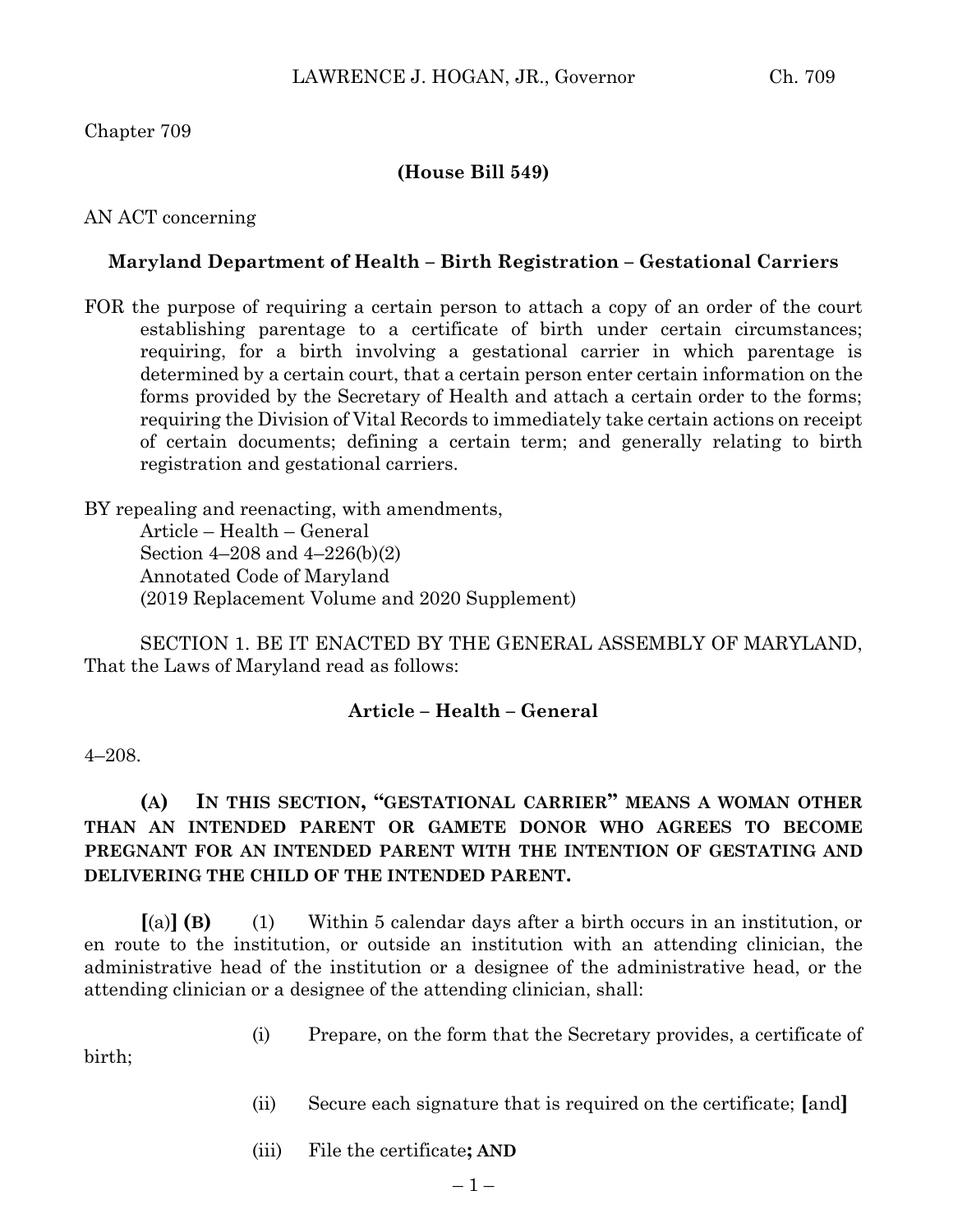# **(IV) IF APPLICABLE, ATTACH A COPY OF THE ORDER OF THE COURT ESTABLISHING PARENTAGE**.

(2) The attending physician, physician assistant, nurse practitioner, nurse midwife, or attending clinician shall provide the date of birth and medical information that are required on the certificate within 5 calendar days after the birth.

(3) The results of the universal hearing screening of newborns shall be incorporated into the supplemental information required by the Department to be submitted as a part of the birth event.

(4) When an individual who is not married gives birth to a child in an institution or outside an institution with an attending clinician, the administrative head of the institution or the designee of the administrative head, or the attending clinician or the designee of the attending clinician, shall:

(i) Provide an opportunity for the child's parents to complete a standardized affidavit of parentage recognizing parentage of the child on the standardized form provided by the Department of Human Services under § 5–1028 of the Family Law Article;

(ii) Furnish to the mother written information prepared by the Child Support Administration concerning the benefits of having the parentage of the child established, including the availability of child support enforcement services; and

(iii) Forward the completed affidavit to the Maryland Department of Health, Division of Vital Records. The Maryland Department of Health, Division of Vital Records shall make the affidavits available to the parents, guardian of the child, or a child support enforcement agency upon request.

(5) An institution, the administrative head of the institution, the designee of the administrative head of an institution, an employee of an institution, the attending clinician, and the designee of the attending clinician may not be held liable in any cause of action arising out of the establishment of parentage.

(6) If the child's mother was not married at the time of either conception or birth or between conception and birth, the name of the child's other parent may not be entered on the certificate without an affidavit of parentage as authorized by § 5–1028 of the Family Law Article signed by the mother and the person to be named on the certificate as the other parent.

(7) If the child's mother was married at the time of either the conception or birth or between conception and birth, the name of the mother's spouse shall be entered on the certificate as the child's other parent.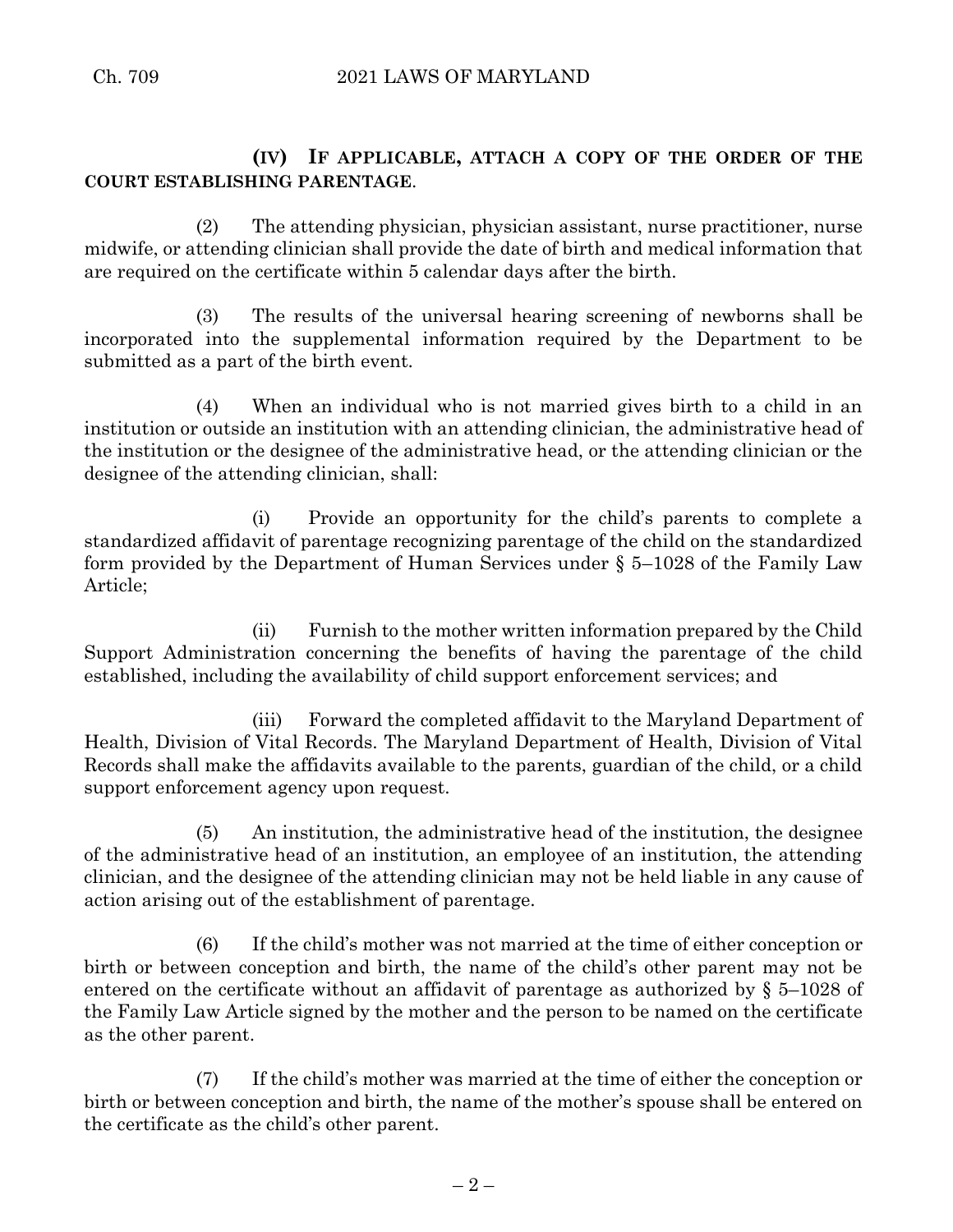(8) **(I)** In any case **THAT DOES NOT INVOLVE A GESTATIONAL CARRIER** in which parentage of a child is determined by a court of competent jurisdiction, the name of the parent who did not give birth to the child and surname of the child shall be entered on the certificate of birth in accordance with the finding and order of the court.

## **(II) IN ANY CASE THAT INVOLVES A GESTATIONAL CARRIER IN WHICH PARENTAGE IS DETERMINED BY A COURT OF COMPETENT JURISDICTION:**

**1. THE FOLLOWING SHALL BE RECORDED ON THE FORMS PROVIDED BY THE SECRETARY:**

**A. AN INDICATION THAT THE DELIVERY OF BIRTH WAS BY A GESTATIONAL CARRIER;**

**B. THE IDENTITY OF THE GESTATIONAL CARRIER;**

**C. ALL RELEVANT MEDICAL INFORMATION REGARDING THE GESTATIONAL CARRIER AND THE DELIVERY; AND**

**D. INFORMATION REGARDING THE INTENDED PARENTS;**

**2. AN ORDER OF THE COURT ESTABLISHING PARENTAGE SHALL BE ATTACHED TO THE FORMS PROVIDED BY THE SECRETARY; AND**

**3. ON RECEIPT OF THE FORMS PROVIDED BY THE SECRETARY AND THE ORDER OF THE COURT ESTABLISHING PARENTAGE, THE DIVISION OF VITAL RECORDS SHALL IMMEDIATELY:**

**A. SEAL THE FORMS PROVIDED BY THE COURT; AND**

**B. REGISTER THE CERTIFICATE OF BIRTH IN ACCORDANCE WITH THE ORDER OF THE COURT.**

(9) If the parent who did not give birth to the child is not named on the certificate of birth, no other information about that parent shall be entered on the certificate.

**[**(b)**] (C) (1)** Within 5 calendar days after a birth occurs outside an institution without an attending clinician, the birth shall be verified by the Secretary and a certificate of birth shall be prepared, on the form that the Secretary provides, and filed by one of the following, in the indicated order of priority:

**[**(1)**] (I)** The attending individual.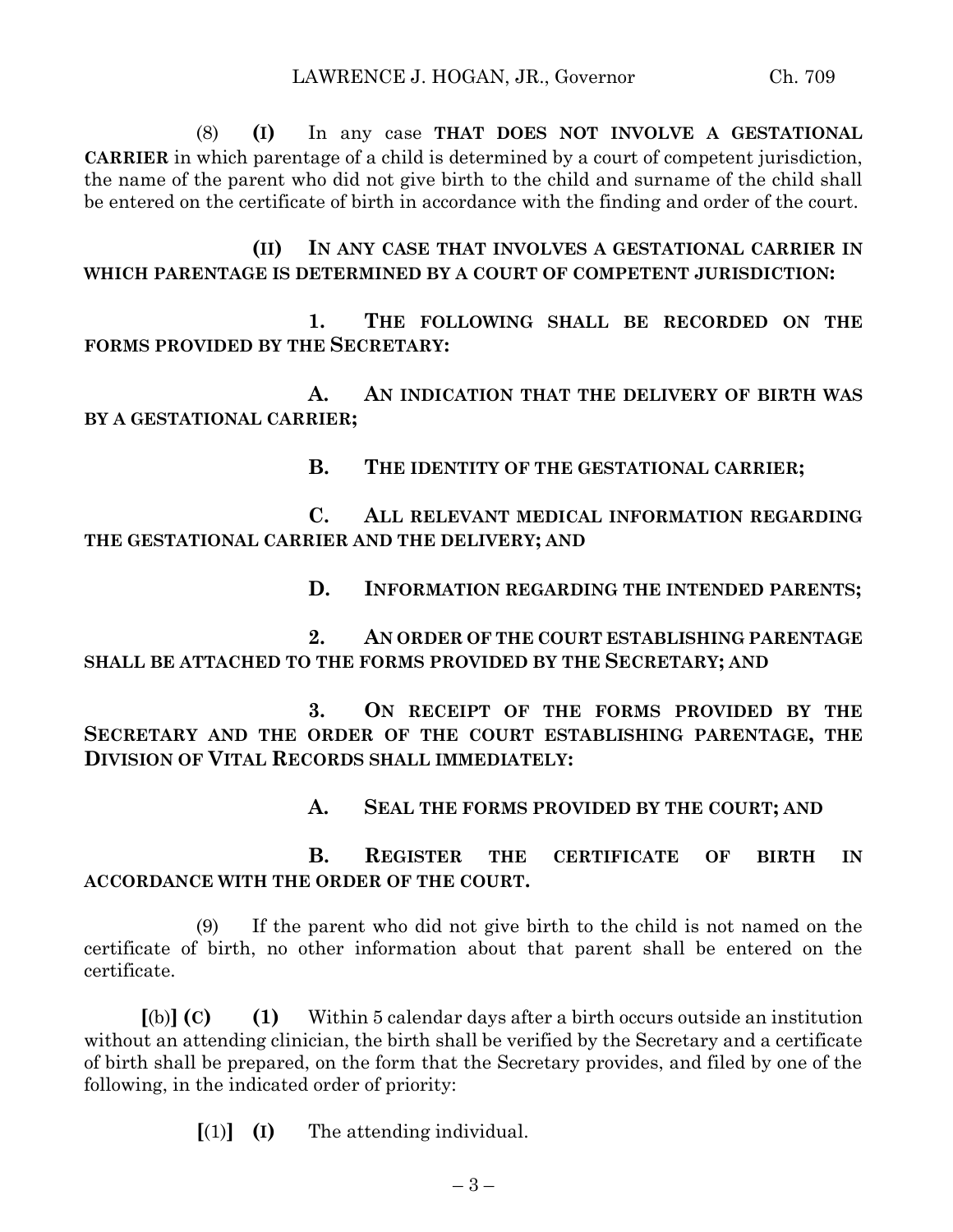**[**(2)**] (II)** In the absence of an attending individual, either parent of the child.

**[**(3)**] (III)** In the absence or inability of either parent, the individual in charge of the premises where the birth occurred.

**(2) IN ANY CASE THAT INVOLVES A GESTATIONAL CARRIER IN WHICH PARENTAGE IS DETERMINED BY A COURT OF COMPETENT JURISDICTION:**

**(I) THE PERSON SPECIFIED IN REGULATIONS ADOPTED BY THE DEPARTMENT SHALL RECORD THE FOLLOWING ON THE FORMS PROVIDED BY THE SECRETARY:**

**1. AN INDICATION THAT THE DELIVERY OF BIRTH WAS BY A GESTATIONAL CARRIER;**

**2. THE IDENTITY OF THE GESTATIONAL CARRIER;**

**3. ALL RELEVANT MEDICAL INFORMATION REGARDING THE GESTATIONAL CARRIER AND THE DELIVERY; AND**

**4. INFORMATION REGARDING THE INTENDED PARENTS;**

**(II) THE PERSON SPECIFIED IN REGULATIONS ADOPTED BY THE DEPARTMENT SHALL ATTACH AN ORDER OF THE COURT ESTABLISHING PARENTAGE TO THE FORMS PROVIDED BY THE SECRETARY; AND**

**(III) ON RECEIPT OF THE FORMS PROVIDED BY THE SECRETARY AND ORDER OF THE COURT ESTABLISHING PARENTAGE, THE DIVISION OF VITAL RECORDS SHALL IMMEDIATELY:**

**AND**

**1. SEAL THE FORMS PROVIDED BY THE SECRETARY;**

# **2. REGISTER THE CERTIFICATE OF BIRTH IN ACCORDANCE WITH THE ORDER OF THE COURT.**

**[**(c)**] (D)** (1) When a birth occurs on a common carrier within the United States and the child is first removed from the carrier in this State, the birth shall be registered in this State, and the place where the child is first removed shall be considered the place of birth.

(2) When a birth occurs on a common carrier while in international waters,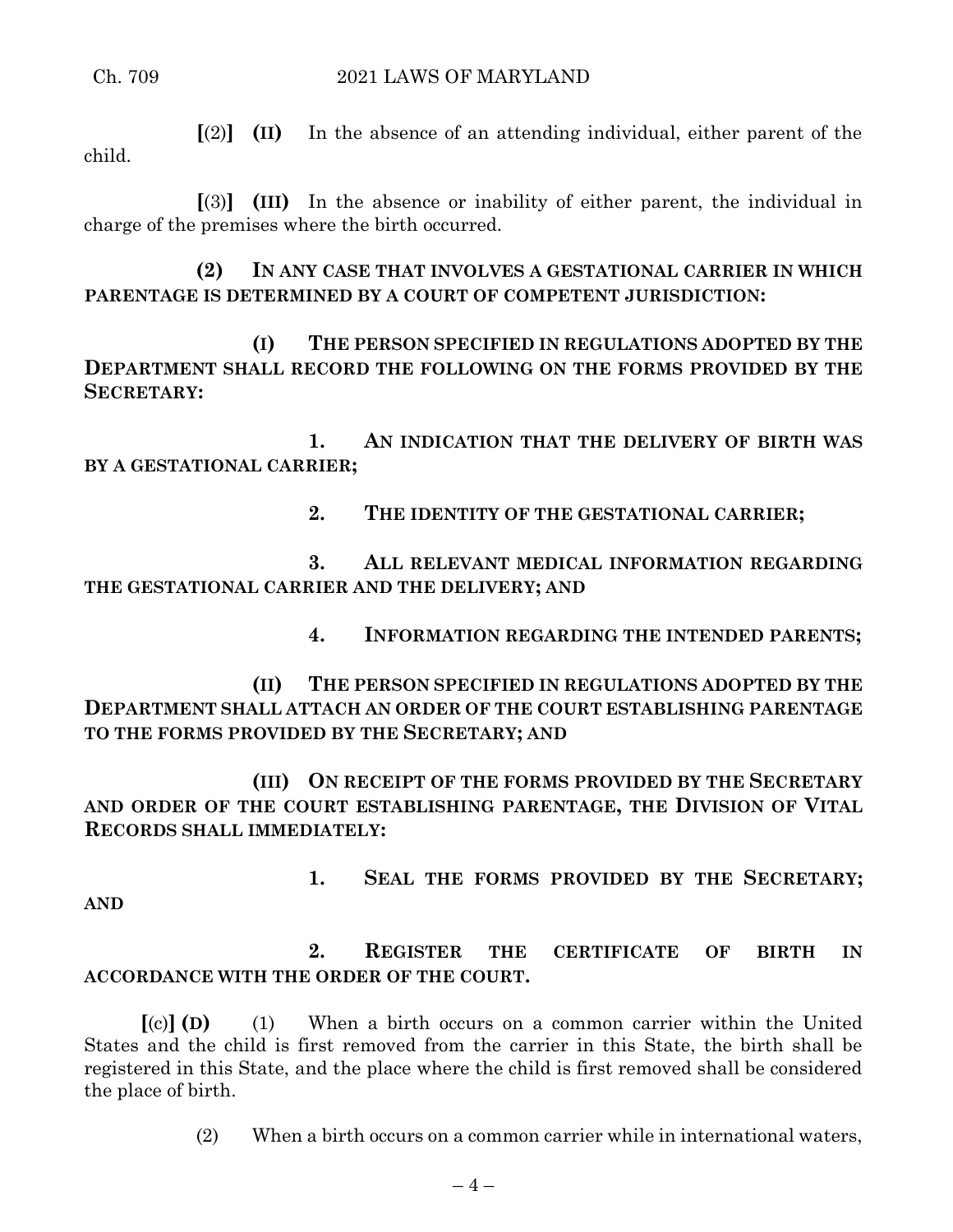air space, or in a foreign country and the child is first removed from the carrier in this State, the birth shall be registered in this State but the certificate shall show the actual place of birth insofar as can be determined.

(3) The certificate shall be filed within 5 calendar days after the child is removed from the carrier.

**[**(d)**] (E)** (1) Each parent shall provide his or her own Social Security number on the form provided by the Secretary under this section.

(2) (i) If the parent who did not give birth to the child is not available to provide the parent's Social Security number on the form provided under paragraph (1) of this subsection, the parent shall provide the parent's Social Security number on a form provided by the Secretary for this purpose.

(ii) The form provided under this paragraph shall:

1. State that the form is for the purpose of providing the Social Security numbers of parents, to be included on the portion of the form that remains in the official birth record;

2. Contain a specific reference to this subtitle; and

3. State that the parent's Social Security number shall be provided under penalty of perjury.

(3) The Social Security number as provided by each parent shall be recorded on the portion of the form provided by the Secretary which remains in the official birth record.

(4) The Social Security numbers of the parents may not appear on the portion of the birth certificate issued as proof of birth.

(5) (i) The Secretary shall permit disclosure of the Social Security numbers of the parents only to the Child Support Administration of the Department of Human Services.

(ii) The Child Support Administration may use the Social Security numbers of the parents to:

- 1. Locate a parent;
- 2. Establish parentage; and

3. Establish and enforce a child support order under Title 10, Subtitle 1 of the Family Law Article.